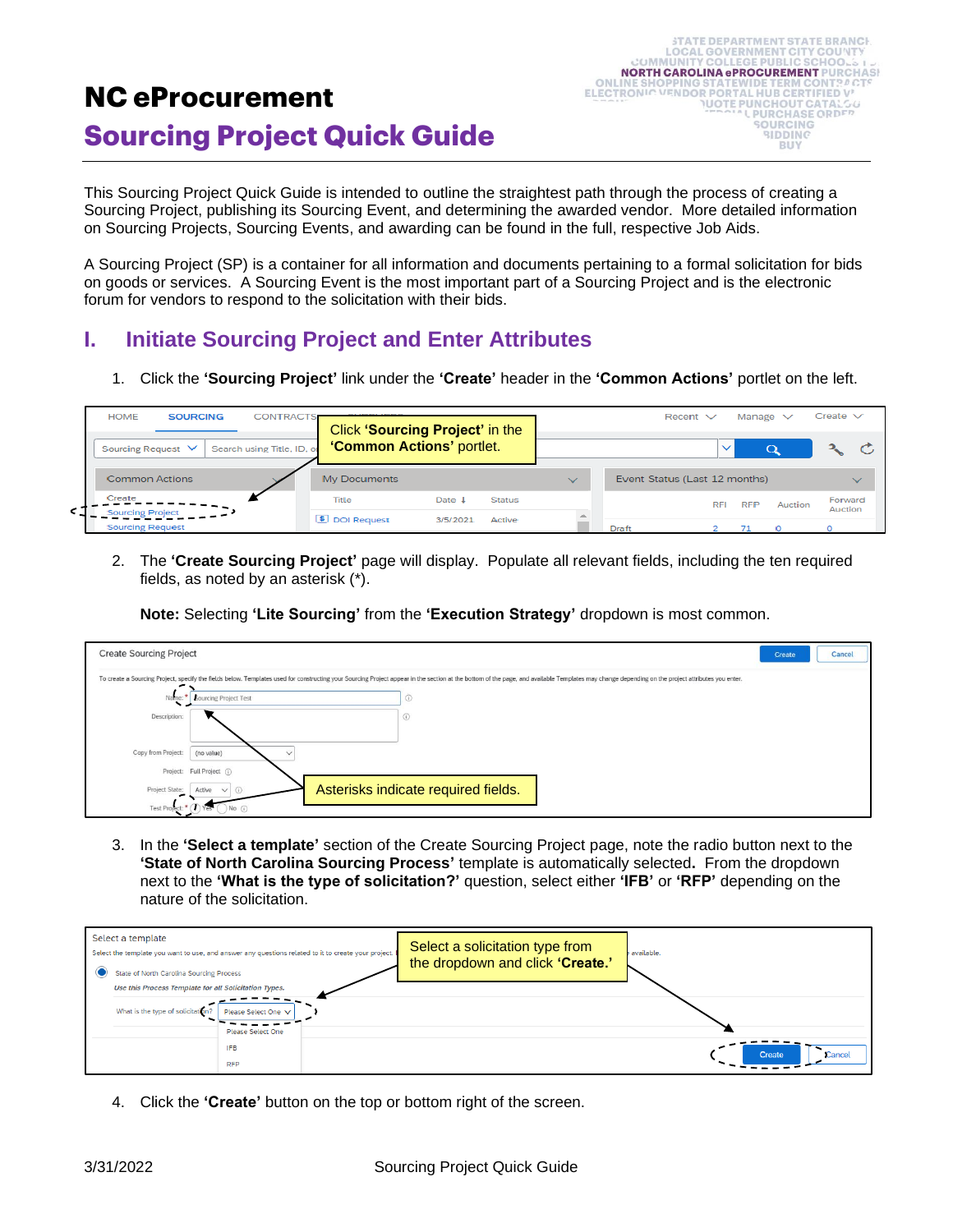### **II. Navigate to the Team Tab and Confirm Sourcing Team Members**

After clicking **'Create'** on the **Sourcing Attributes** page, the Sourcing Project (SP) is saved and the **'Overview'** tab is displayed. Navigate to the **'Team'** tab and add any other users that you want to have access to the SP. By default, only the user who clicked **'Create'** can see the SP at this point.

1. On the **'Team'** tab, click on **'Actions'** and select **'Edit'** from the dropdown to add other users as members to the preloaded groups.

**Note:** Users added to the **'Project Owner'** group will be able to edit the SP, not just view it.

| Overview<br><b>Documents</b><br><b>Tasks</b> | Message Board       | <b>Event Messages</b><br>History                                  |                                                           |
|----------------------------------------------|---------------------|-------------------------------------------------------------------|-----------------------------------------------------------|
| <b>Team Members</b>                          |                     | From the 'Team' Tab, click on the                                 | Actions $\overline{\mathbf{v}}$                           |
| Group 1                                      | <b>Members</b>      | specific 'Project Group' name or                                  | <b>Team Members</b>                                       |
| <b>Evaluation Committee</b>                  | (none)              | <b>'Project Member'</b> name for more                             |                                                           |
| Internal Agency Administrator                |                     | details on who is in each 'Group.'                                |                                                           |
| P&C Admin                                    | P&C Admin           |                                                                   |                                                           |
| P&C Approver Team #1                         | P&C Service Team #1 |                                                                   | To edit any 'Project                                      |
| P&C Sourcing Team                            |                     | State Purchase and Contract Approver - For Contract approval only | Groups,' click on 'Actions'<br>and select 'Edit' from the |
| <b>Project Own</b>                           | SourcingTrainer10   |                                                                   | drop-down menu.                                           |
| <b>Subject Matter Advisors</b>               | (none)              |                                                                   |                                                           |

2. On the **'Team'** page, change a **'Team Member'** by clicking on the down arrow in the **'Members'** box or click on **'Add more'** to include other users. There is also an **'Add Group'** button that will allow for additional **'Team Groups'** to be added. When all changes have been made, click **'OK.'**

**Note:** Any changes made to the **'Team'** tab within a SP only apply to that SP and not to other SP's also created by the same user.

| Team<br>Define the Team for this Sourcing Project. To add a new Group to this Sourcing Project, click Add Group.<br><b>Team Members</b> |                                                                                                                               | <b>Cancel</b><br>OK                                                                                                                   |
|-----------------------------------------------------------------------------------------------------------------------------------------|-------------------------------------------------------------------------------------------------------------------------------|---------------------------------------------------------------------------------------------------------------------------------------|
| Group 1<br>Internal Agency Administrator<br>P&C Admin<br>P&C Approver Team #1                                                           | Members<br>$\checkmark$<br>(none)<br>Add more<br>$\checkmark$<br>P&C Admin<br>Add more<br>$\checkmark$<br>P&C Service Team #1 | Click the down arrow to change a<br>'Group Member' or 'Add More'<br>to add other users to a 'Project<br>Group.' Click 'OK' when done. |
| P&C Sourcing Team<br><b>Project Owner</b><br>Delete<br><b>Add Group</b>                                                                 | Add more<br>State Purchase and Contract Approver -<br>Add more<br>SourcingTrainer10                                           |                                                                                                                                       |

### **III. Navigate to the Documents Tab for the Solicitation Document and Sourcing Event**

The **'Documents'** tab is a central storage location for all documents related to a Sourcing Project (SP). By default, it includes folders for the **'Solicitation Document'** and **'Sourcing Event.'** Users can find the template provided for the Solicitation Document in the **'Solicitation Document'** folder. To complete the Solicitation Document, view the Sourcing Event to get the Event's **'Document Number.'**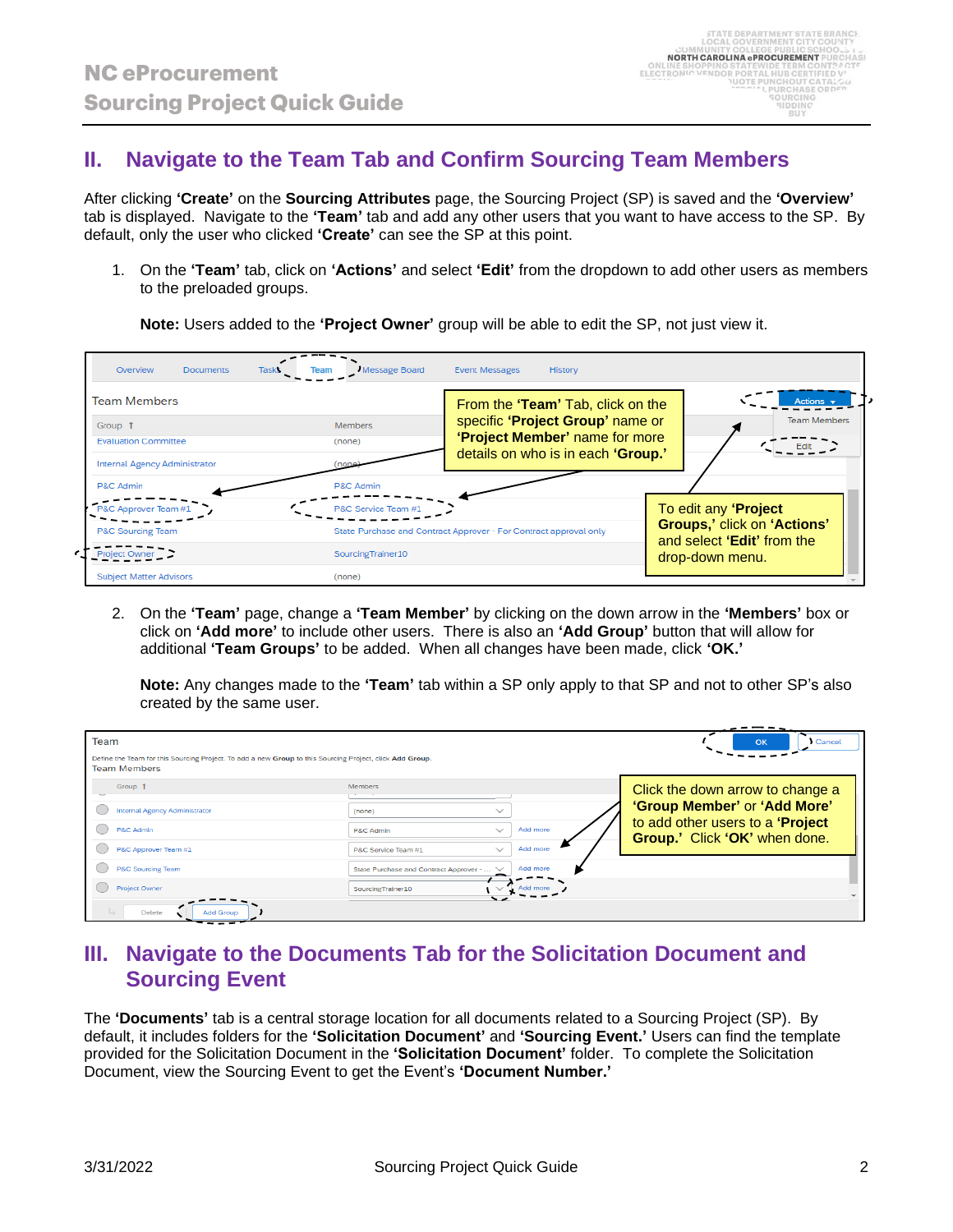1. To download the Solicitation Document template provided by the state, select **'Download'** from the dropdown that appears after clicking on the Solicitation Document template. Open the template and begin editing.

| Overview<br><b>Tasks</b><br><b>Documents</b> | <b>Message Board</b><br><b>Team</b><br><b>Event Messages</b><br>History |                                                           |
|----------------------------------------------|-------------------------------------------------------------------------|-----------------------------------------------------------|
| <b>Sourcing Project Test</b>                 | Click on the 'Solicitation Document'                                    | <b>Show Details</b><br>蘁<br>Actions $\mathbf{\mathbf{v}}$ |
| Name                                         | template (obscured in this image) and                                   | <b>Status</b>                                             |
| Sourcing Project Documents∨                  | select 'Download' from the dropdown to                                  |                                                           |
| Solicitation Document∨                       | Project Owner                                                           |                                                           |
| Action                                       | Project Owner                                                           | Not Edited                                                |
| Sou                                          | Project Owner                                                           |                                                           |
| <b>Download</b><br><b>View Details</b>       | Project Owner                                                           |                                                           |

2. Click on the Event template in the **'Sourcing Event'** folder and select **'View Details'** from the dropdown.

| Overview<br>Team<br>Tasks<br><b>Documents</b>                       | <b>Message Board</b><br><b>Event Messages</b><br>History |                                                           |
|---------------------------------------------------------------------|----------------------------------------------------------|-----------------------------------------------------------|
| <b>Sourcing Project Test</b>                                        |                                                          | 壼<br><b>Show Details</b><br>Actions $\mathbf{\mathbf{v}}$ |
| <b>Name</b>                                                         |                                                          | <b>Status</b>                                             |
| Sourcing Project Documents<br>►                                     | Click on the 'Sourcing Event' template                   | wner                                                      |
| 凸<br>Solicitation Document∨                                         | and select 'View Details' from the                       | wner                                                      |
| Œ₩.<br>RFP_Agency_Services V                                        | dropdown to access the Sourcing Event.                   | <b>Not Edited</b><br>wner                                 |
| ▭<br>▼<br>Sourcing Event V                                          | <b>Project Owner</b>                                     |                                                           |
| Non-IT RFP Agency Services Sourcing Event Template V<br><b>Fury</b> | <b>Project Owner</b>                                     | <b>Not Created</b>                                        |
| Action<br>Doc                                                       | <b>Project Owner</b>                                     |                                                           |
| <b>View Details</b>                                                 |                                                          |                                                           |
| Edit                                                                |                                                          |                                                           |

3. Note the **'Document Number'** beginning with **'Doc.'** This number will be used as part of the Bid or Proposal Number to be included on the first page of the Solicitation Document and will also be entered into IPS per P&C guidelines. Users only need the nine-digit number and can omit the leading **'Doc.'**  When this number has been captured, click **'Actions,'** and select **'View Project'** from the dropdown.

|          | Doc290494142 - Non-IT RFP Agency Services Sourcing Event Tem | 佪<br><b>Not Created</b> |         |                                                                                   |                               |
|----------|--------------------------------------------------------------|-------------------------|---------|-----------------------------------------------------------------------------------|-------------------------------|
| Overview | Content                                                      | <b>Suppliers</b>        | Message | The 'Document Number' of the Sourcing<br>Event will be used as part of the Bid or | Actions $\mathbf{\mathbf{v}}$ |
| Overview |                                                              |                         |         | Proposal number.                                                                  |                               |

4. When the Solicitation Document has been finalized, return to the **'Documents'** tab, click on the Solicitation Document template once again, and select **'Replace Document.'** Follow the steps on the subsequent pages to **'Replace document by the updated file'** and click **'OK.'**

|                      | ▼ □ Solicitation Document V | Project Owner                                                              |
|----------------------|-----------------------------|----------------------------------------------------------------------------|
| ſŵ                   | Action                      | Select 'Replace Document' from                                             |
| Sou                  | <b>Download</b>             | the dropdown to upload the                                                 |
| $\bullet$ $\Box$ Dod | <b>View Details</b>         | completed version of the Solicitation<br>Document to the Sourcing Project. |
|                      | <b>Replace Document</b>     |                                                                            |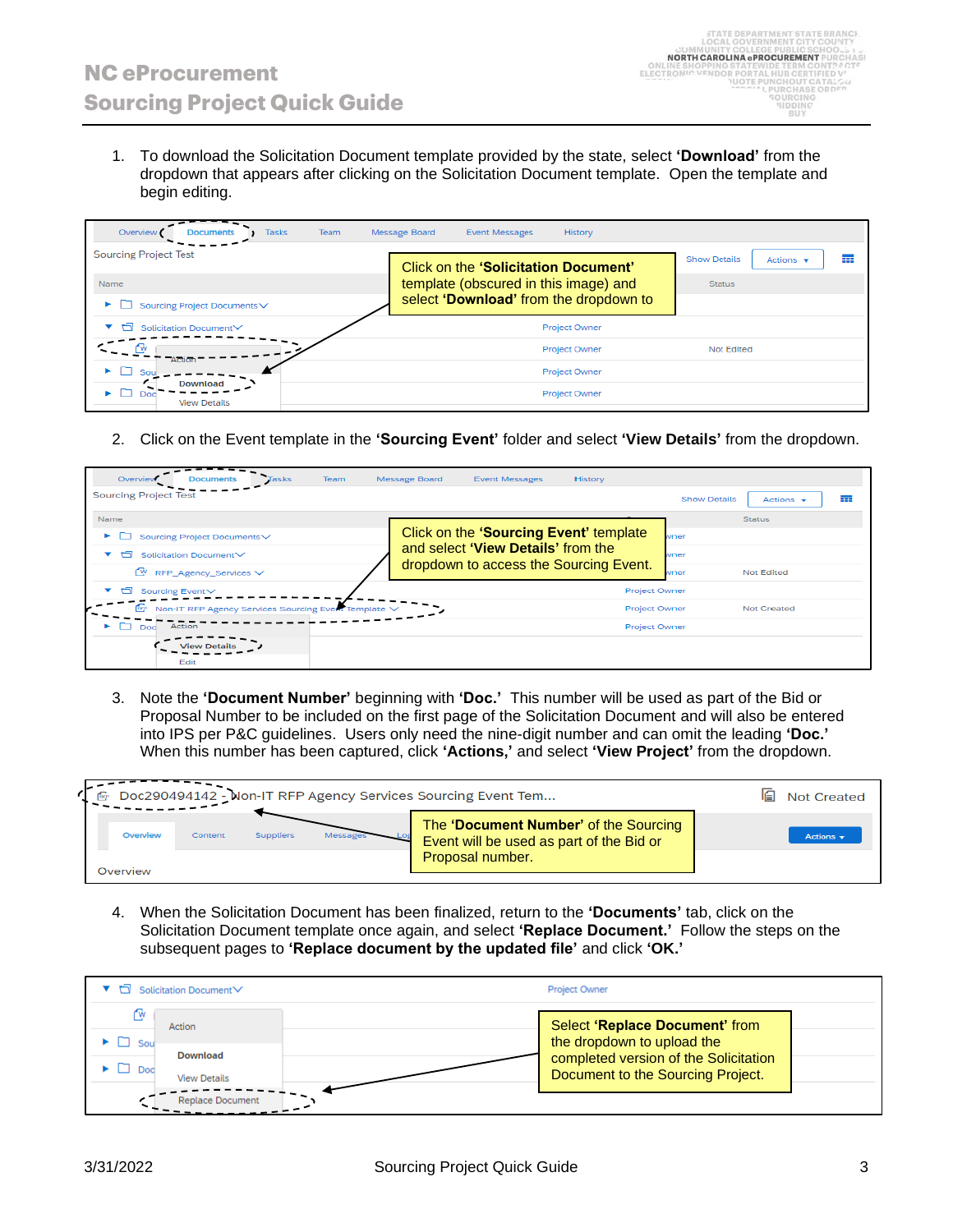5. The **'Solicitation Document'** folder is where users should also upload a completed version of the **'Preliminary Review Procurement Checklist Template'** (found in the **'Sourcing Project Documents'** folder) and any other supporting documents that should be included in the review.



### **IV. Initiate Sourcing Event and Manage Event Content**

The Sourcing Event is the interactive part of the Sourcing Project (SP) where vendors can provide their responses. **Section 3 (Content)** is the most important part of the Event. Users will load their completed Solicitation Document in **subsection 3.1** for vendors to download, fill out (including an **'Execution'** section to capture a signature that can be used in contract documentation), and return. Users may also need to generate a Pricing Document to load for the vendor in **subsection 5.1.** 

The information included in the Solicitation Document template is coordinated with the information in the content of the Event. The Solicitation Document has many of the specific details regarding the solicitation and is returned by the vendor in the Event, which also contains preloaded attachments (such as HUB status and References) for vendors to download and return. Users have the option to include additional attachments in the Event Content for vendors to fill out and return and can adjust or remove any preloaded attachments that may not be relevant to their Solicitation.

1. From the **'Documents'** tab, click on the Event template in the **'Sourcing Event'** folder and select **'Edit'** from the dropdown to access to the Event.

| $\blacktriangledown$ Sourcing Event $\blacktriangledown$ | <b>Project Owner</b>                                                    |                    |
|----------------------------------------------------------|-------------------------------------------------------------------------|--------------------|
| Non-IT RFP Agency Services Sourcing Event Template V     | To access the Sourcing Event, click<br>on the Event template and select | <b>Not Created</b> |
| Action                                                   | <b>'Edit'</b> from the dropdown.                                        |                    |
| <b>View Details</b>                                      |                                                                         |                    |
|                                                          |                                                                         |                    |

2. After adding a **'Title'** and **'Description'** on the subsequent **'Edit Event'** page and clicking **'OK,' Section 1 (Rules)** of the Event will display. Under **'Timing Rules,'** set the **'Due date'** field to **'Fixed time'** and select the date and time for vendor bids to be due established in the Solicitation Document.

**Note:** The **'Due Date'** may need to be adjusted before the Event is published if changes are made during the approval process.

| <b>Timing Rules</b>                                                                               |                                       |
|---------------------------------------------------------------------------------------------------|---------------------------------------|
| Response start date: $\star$ $\bigodot$ When I Click the Publish button on the Summary page<br>G) | Set the 'Due Date' to a 'Fixed time.' |
| Schedule For the Future:                                                                          |                                       |
|                                                                                                   |                                       |
| Due date: $*$<br>Duration: End time explicitly specified                                          | G)                                    |
| <b>EEE</b><br>3/31/2021<br>Fixed time:<br>2:00 PM<br>(4)                                          | Reminder (Edit)                       |
|                                                                                                   |                                       |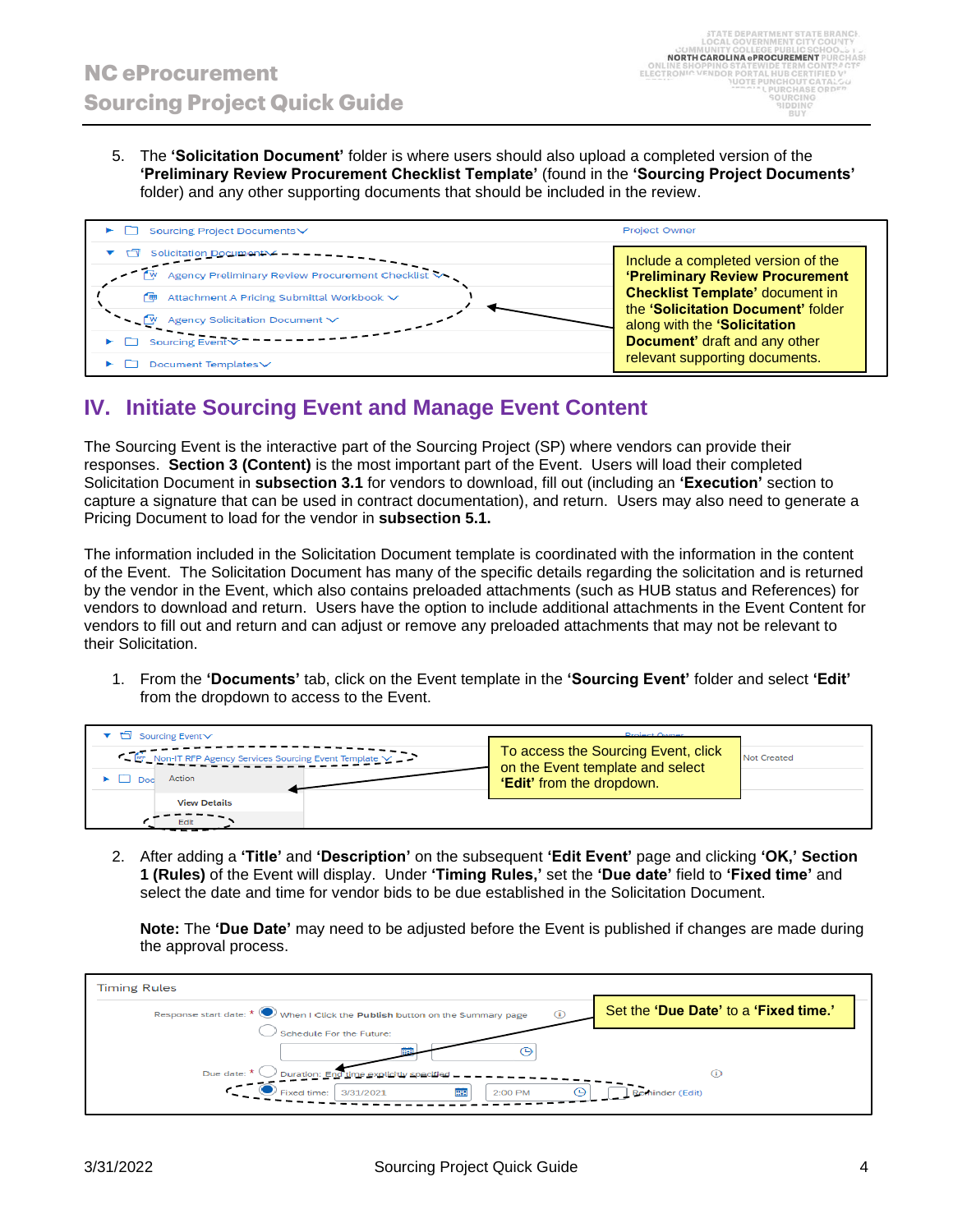- 3. When the **'Due date'** has been set, click onto **Section 3 (Content)** on the left side of the screen.
- 4. Scroll to **Section 6** to review the Vendor Response subsections and attachments. Content can be added, deleted, or edited as necessary by checking the box next to the relevant subsection and clicking the appropriate button below. This **'Content'** should be complementary to that in the solicitation document, i.e., if an attachment is included in the document, it should be removed from the **'Content'** page.

#### **Notes**

- If the solicitation is being sent to P&C for approval, users will need to revisit and update this portion of the **'Sourcing Event'** after approval is granted but before publishing.
- If the solicitation is being sent to P&C for approval, click the **'Exit'** button in the top right and select **'return to project,'** then navigate to the '**Tasks'** tab. If no approvals are necessary, skip the next section of this document.



### **V. Send Solicitation to P&C for Approval**

If the solicitation needs to be approved by P&C before publishing, users will do that via the built-in **'Gain P&C Approval of Sourcing Event'** task in **'Phase 04'** of the **'Tasks'** tab.

- 1. On the **'Tasks'** tab, click on the **'Gain P&C Approval of Sourcing Event'** task and select **'View Task Details'** from the drop down.
- 2. On the subsequent **'Approval Task'** page, add the appropriate P&C Service Team as an approver (through clicking on the **'Custom'** link), add a **'Due Date,'** and click **'Submit'** to send the request to P&C.

| 2.  | <b>Select Approvers</b>                                                                                                       |                                                                                                                                                                                      |
|-----|-------------------------------------------------------------------------------------------------------------------------------|--------------------------------------------------------------------------------------------------------------------------------------------------------------------------------------|
|     | no value)                                                                                                                     |                                                                                                                                                                                      |
|     | Approval Rule Flow Type:<br>Custom                                                                                            |                                                                                                                                                                                      |
| 3.  | <b>Specify Due Date</b>                                                                                                       | <b>FEE</b>                                                                                                                                                                           |
| 4.  | Provide an initial message and click Submit or Mark Cancelled                                                                 |                                                                                                                                                                                      |
|     | $\mathbb{B}$ $I$ $\mathbb{U}$ $\mathbb{E}$ $\mathbb{E}$ $\mathbb{E}$ $-size$<br>$\overline{\phantom{0}}$<br>$-$ font $-$<br>囫 | Click on 'Custom' to add a P&C Service Team<br>as an approver, select a 'Due Date' from the<br>date-picker, add a message if desired, and click<br>'Submit' to send the task to P&C. |
|     | Additional Attachments                                                                                                        |                                                                                                                                                                                      |
| 5.7 | <b>Mark Cancelled</b><br><b>Submit</b>                                                                                        |                                                                                                                                                                                      |
|     |                                                                                                                               |                                                                                                                                                                                      |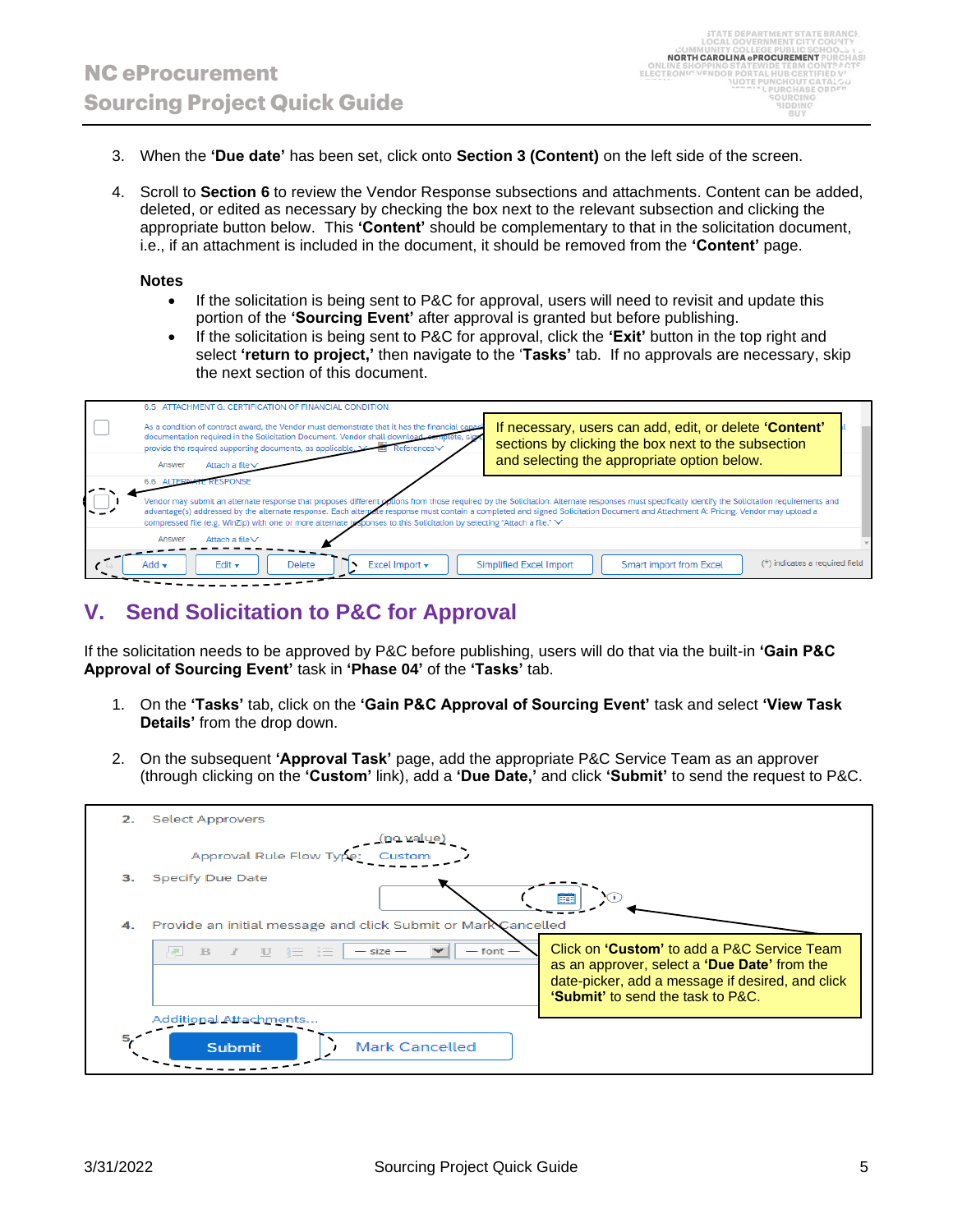3. After P&C reviews and approves the solicitation, the task will automatically update to **'Approved'** status and a checkmark will appear to the left. The user can proceed to finalizing their **'Solicitation Document,'** then updating and publishing the **'Sourcing Event.'**

| 04 - DEVELOP SOURCING EVENT $\vee$                                   |                         | <b>Project Owner</b> | 02/28/2022<br>Complete |
|----------------------------------------------------------------------|-------------------------|----------------------|------------------------|
| $\Theta$ Populate Solicitation Document Template $\vee$              | Solicitation Document ∨ | <b>Project Owner</b> | <b>Not Started</b>     |
| Build Sourcing Event Rules and Content V<br>œ.                       | Sourcing Event ∨        | <b>Project Owner</b> | <b>Not Started</b>     |
| Gain P&C Approval of Sourcing Event V                                | Sourcing Event ∨        | StateSourcingUser    | 02/28/2022<br>Approved |
| Create Supplier Research Posting and Publish Sourcing Event ∨<br>CG. | Sourcing Event ∨        | <b>Project Owner</b> | <b>Not Started</b>     |

# **VI. Finalize and Publish the Sourcing Event**

After receiving approval from P&C, users should finalize and PDF their **'Solicitation Document'** then return to **Section 1 (Rules)** of the **'Sourcing Event'** to update any dates that may have changed during the approval process, and **Section 3 (Content)** to attach the final version of the **'Solicitation Document'** to **subsection 3.1** and make any other necessary updates.

Users will complete **Section 2 (Suppliers)** where they will **'Create a Supplier Research Posting'** and publish in Ariba Discovery. Then the Sourcing Event will be published in **Section 4 (Summary)**.

- 1. Access the Sourcing Event and verify the **'Due date'** under **'Timing Rules'** in **Section 1 (Rules).**
- 2. To add the finalized Solicitation Document, click onto **Section 3 (Content)** on the left side of the screen. Scroll to **subsection 3.1** and click on the blue text in that field. Select **'Edit'** from the dropdown menu.

|  | $\blacktriangledown$ 3 Solicitation Document and Details $\vee$                                                                                                                                                                                                                                                                                               |                           |
|--|---------------------------------------------------------------------------------------------------------------------------------------------------------------------------------------------------------------------------------------------------------------------------------------------------------------------------------------------------------------|---------------------------|
|  | This section contains the details of the Solicitation, including details on the intent, use, duration, and scope of the goods and / or services being requested, information on the Solicitation<br>process and instructions on how to respond, and the State's terms and conditions. Any issued Addenda to this Solicitation will be posted in this section. |                           |
|  | 3.1 SOLICITATION DOCUMENT                                                                                                                                                                                                                                                                                                                                     |                           |
|  | This document includes details on the intent, use, duration, and scope of the goods and / or services being requested, information on the solicitation process and instructions on how to respond,<br>$d$ the State's terms and conditions. $\mathbb{C}^{\mathsf{V}}$ SAMPLE BLANK DOCUMENT.doc $\vee$                                                        |                           |
|  | 3.2<br><b>STIONS</b><br>Click the blue text in <b>subsection 3.1</b><br>Action<br>any questions they may have regarding this Solicitation or the Solicitation Process<br>Vend<br>and select 'Edit' from the dropdown.<br>the date and time listed in Section 2.4 of this<br>will<br>Edit                                                                      | cerning this Solicitation |
|  | 3.3 ATTACHMENT B: INSTRUCTIONS TO VENDORS<br>Form North-Carolina-Instructions-to-Vendors 09.2021.pdf V                                                                                                                                                                                                                                                        |                           |

3. Click the **'Update file'** link and select **'Upload a file from desktop'** to replace the sample document with the finalized Solicitation Document.

| Attachment: * W SAMPLE BLANK DOCUMENT.doc V Up<br>Upload a file from desktop<br>Select file from library<br>Reference Documents: Attach a file $\vee$ (i) |  | Click 'Update file' (slightly hidden in this<br>screenshot) and replace the template<br>with the completed Solicitation document. |
|-----------------------------------------------------------------------------------------------------------------------------------------------------------|--|-----------------------------------------------------------------------------------------------------------------------------------|
|-----------------------------------------------------------------------------------------------------------------------------------------------------------|--|-----------------------------------------------------------------------------------------------------------------------------------|

4. Scroll down to **Subsection 5.1** and click on the blue text in that field. Select **'Edit'** from the dropdown menu as shown above in **Step 4**. Click on the **'Attach a file'** link in the **'Reference Documents'** field and select **'Upload a file from desktop.'** This file will serve as a Pricing form for the vendor to fill out and return with the pricing offered on their bid.

**Note:** The default language in the **'Name'** field lists this document as an **'Excel'** file. If it is a different type of file, like a **'Word'** document, edit that wording to accurately reflect the document type.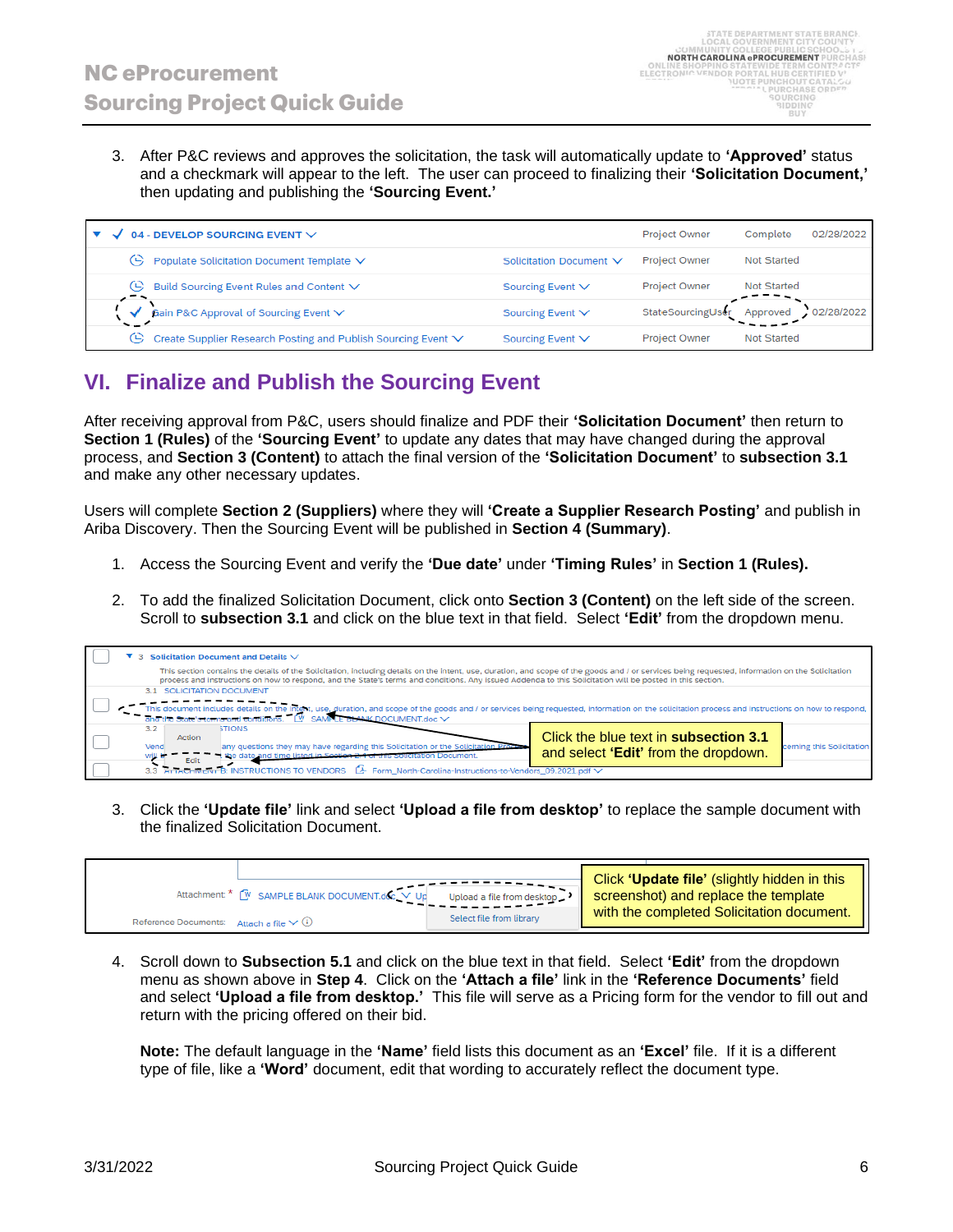| 5 - Pricing Submittal<br>5.1 - ATTACHMENT A: PRICING SUBMITTAL |                                                                                                                                                                                                                                                                           |
|----------------------------------------------------------------|---------------------------------------------------------------------------------------------------------------------------------------------------------------------------------------------------------------------------------------------------------------------------|
| Name: $*$                                                      | $\boxed{A}$ B $I$ U $\equiv$ $\boxed{-size -}$<br>$\overline{\phantom{a}}$<br>$-$ font $-$<br>$\blacksquare$ A $\mathcal{R}$ $\oslash$                                                                                                                                    |
|                                                                | ATTACHMENT A: PRICING SUBMITTAL<br>Vendor shall download, complete, and upl<br>ok Excel file that is available by clicking of<br>Attach a Pricing form in the 'Reference<br>instructions on the first worksheet of the<br>Documents' section and edit the 'Name'<br>file. |
| Is this a prerequisite question to continue with the event?    | field to make sure the text matches the<br>No.<br>type of file that is attached.                                                                                                                                                                                          |
| Answer Type:<br><b>Response Required?</b>                      | $\odot$<br>$\checkmark$<br>Attachment<br>Yes, Participant Required V                                                                                                                                                                                                      |
| <b>Reference Documents:</b>                                    | Attad<br>Upload a file from desktop                                                                                                                                                                                                                                       |
| <b>Visible to Participant:</b>                                 | Select file from library<br>Yei                                                                                                                                                                                                                                           |

- 5. Review the attachments in the Vendor Response section and adjust if necessary, particularly if changes were made to the Solicitation Document during the approval process.
- 6. Click onto **Section 2 (Suppliers)** and populate or edit all relevant fields including the six required fields, as noted by an asterisk (\*). Some fields will be pre-populated with information from elsewhere in the Sourcing Event.

**Note:** To clarify the **'Response Deadline'** for the vendor, add a note in the **'Description'** stating the end time for the Sourcing Event and accentuate the note by enlarging, bolding, and highlighting the text.



7. When all fields have been completed, click the **'Publish on Ariba Discovery'** button in the bottom right of the page to finalize. If users navigate away from **Section 2 (Suppliers)** before clicking this button, any updates will be lost.

| * Indicates a required field<br>$\Box$ I agree to the Security | Click 'Publish on Ariba Discovery' in<br>the bottom right of Section 2 (Suppliers)<br>to lock in the edits to that page. |      |             | Publish on Ariba Discovery |
|----------------------------------------------------------------|--------------------------------------------------------------------------------------------------------------------------|------|-------------|----------------------------|
|                                                                |                                                                                                                          | Prev | <b>Next</b> | Exit                       |

8. Click onto **Section 4 (Summary)**. If all required aspects of the Event have been completed, the **'Publish'** button will be blue and clickable. If there are still incomplete aspects, it will be grayed out, and a message should alert the user to what is missing. Scroll down to review this page to confirm all information is accurate before clicking **'Publish.'** If edits are necessary, click the **'Actions'** dropdown to edit the **'Overview,'** or return to any of the Sections to make changes. Any changes after clicking **'Publish'** would need to be made in the form of an addendum.

| Event     | Doc173502734 - Sample Sourcing Event                                                                                                                        | Publish<br>Exit<br>Prev                                                                                     |
|-----------|-------------------------------------------------------------------------------------------------------------------------------------------------------------|-------------------------------------------------------------------------------------------------------------|
| Rules     | When all portions of the Sourcing Event have been<br>completed, click 'Publish' in the upper right corner<br>of Section 4 (Summary) to make the Event live. | lu finish, you can launc<br>event or leave it as a draft for future edits.<br>Actions $\mathbf{\mathbf{v}}$ |
|           |                                                                                                                                                             | Commodity: (no value)                                                                                       |
| Sunnliers | Sample Event<br>Description:                                                                                                                                | (no value)<br>Regions:                                                                                      |